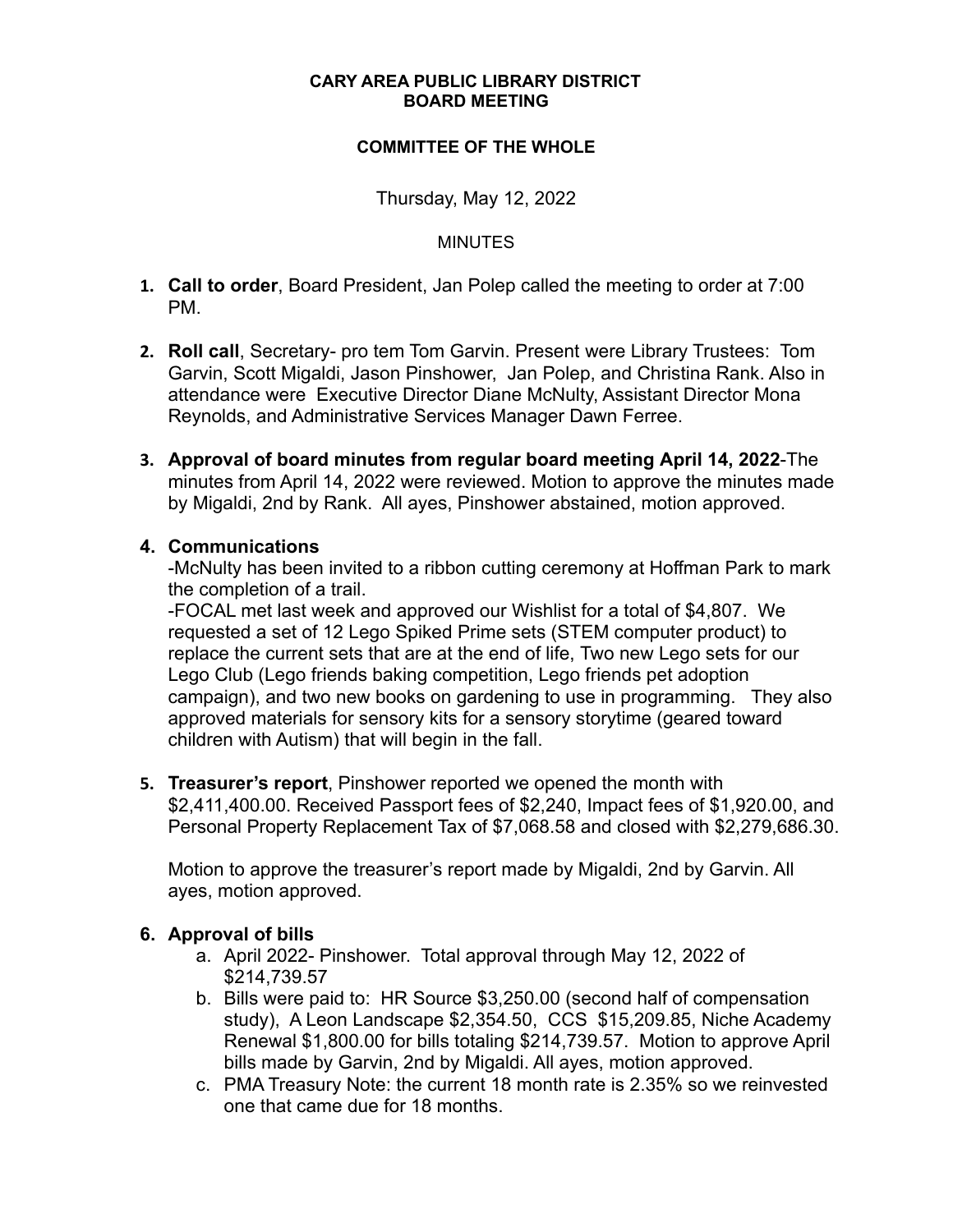# **7. Statistics and Reports**

- a. April statistics- Consumer Reports had no usage this month. (Since the meeting, usage information for Consumer Reports has been received and will be updated on the website asap.) Drive up statistics are going up. Reciprocal borrowing increased this month. Study room usage has been increasing slightly. The Illinois Library Presents program featuring Nick Offerman & Jeff Tweedy was well attended.
- b. Dept. news- See Board packet
- c. Illinois Libraries Present trial follow-up- Diane sent information from our attorney regarding concerns we have with some of the wording used in the intergovernmental agreement. They will be looking at his input as they revise the agreement.

# **8. Unfinished Business**

a. Annual Intergovernmental Agreement for the driveway that Three Oaks Elementary School uses and maintains on our property. A reminder that the library owns the property and its use is contingent on future needs of the library. No objections were raised so the letter will be signed and sent to Three Oaks Elementary School.

# **9. New business**

- a. Resolutions for retiring employees- The Board of Library Trustees will be presenting certificates to Nina Haselhorst and Susan Jimenez on Friday, June 3, 2022 thanking them for their years of service. Polep will be present on June 3rd to present the certificates. Polep motioned to approve the resolutions. All ayes, motion approved.
- b. Discuss appointing a new trustee- A trustee resigned in April. Pinshower has a coworker who is interested and there is also a member of FOCAL who is interested. The person would be appointed until the next election and then would have to run for a position. If both persons make a commitment of interest, Diane will extend an invitation to them to attend the June Board meeting. Positions are to be fulfilled in 90 days.
- c. Discuss and approve personnel policy revision. Discussion was held on the following Policies: rolling over vacation time, training on personal data protection, workplace violence: dangerous/emergency situations, religious holidays, FMLA, and tuition reimbursement.

Motion to approve personnel policy revision was tabled until the Attorney has time to review it.

- **10. Executive Session 5 ILCS 120/2(c)21 for semi-annual review of minutes and 5 ILSC 120/2 (c)1 performance and compensation of the library director.** Trustee Migaldi moved, seconded by Trustee Pinshower to go into Executive session pursuant to 5 ILCS 120/2(c)21 for semi-annual review of minutes and 5 ILCS 120/2(c)1 for performance and compensation of the library director at 8:41 PM. All ayes, motion approved.
- **11. Any and all other business the Board may wish to discuss** None